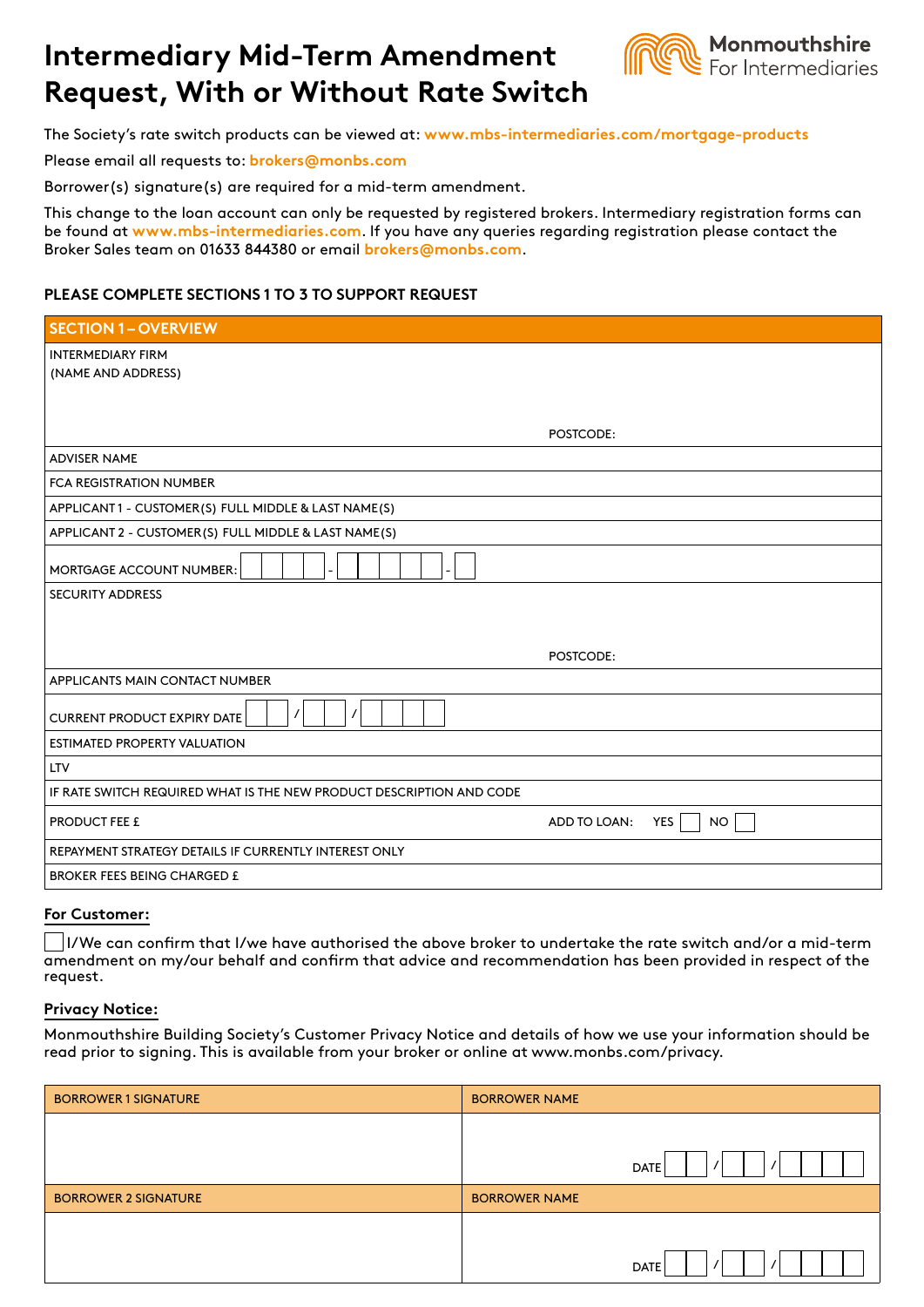| <b>SECTION 2-MID-TERM AMENDMENT</b>                                                                                                                                                                                                                                       |  |  |
|---------------------------------------------------------------------------------------------------------------------------------------------------------------------------------------------------------------------------------------------------------------------------|--|--|
| PLEASE COMPLETE THE RELEVANT SECTION ACCORDING TO WHICH TYPE OF AMENDMENT REQUIRED (PLEASE TICK BOX OF RELEVANT<br>MID-TERM AMENDMENT).                                                                                                                                   |  |  |
| TERM EXTENSION - WHERE THE NEW TERM DOES NOT EXTEND INTO BORROWERS RETIREMENT AGE                                                                                                                                                                                         |  |  |
| PLEASE STATE THE TERM OF MORTGAGE REQUIRED (WHEN IS THE MORTGAGE TO BE REPAID IN FULL).                                                                                                                                                                                   |  |  |
| PLEASE STATE THE REASON FOR TERM EXTENSION REQUEST.                                                                                                                                                                                                                       |  |  |
| WHAT AGE WILL THE BORROWER(S) BE AT THE END OF THE NEW TERM?                                                                                                                                                                                                              |  |  |
| APPLICANT1:<br><b>APPLICANT 2:</b>                                                                                                                                                                                                                                        |  |  |
| WHAT IS/ARE THEIR INTENDED RETIREMENT AGE(S)?                                                                                                                                                                                                                             |  |  |
| APPLICANT1:<br><b>APPLICANT 2:</b>                                                                                                                                                                                                                                        |  |  |
| WHAT IS THE NATURE OF THEIR EMPLOYMENT?                                                                                                                                                                                                                                   |  |  |
| APPLICANT1:<br><b>APPLICANT 2:</b>                                                                                                                                                                                                                                        |  |  |
| PLEASE TICK TO CONFIRM THAT YOU HAVE CARRIED OUT AN INCOME AND EXPENDITURE ASSESSMENT WITH YOUR CUSTOMER(S), THE                                                                                                                                                          |  |  |
| MORTGAGE IS AFFORDABLE AND THIS REQUEST FORMS PART OF YOUR ADVICE AND RECOMMENDATION.                                                                                                                                                                                     |  |  |
| IF ANY ELEMENT OF THE MORTGAGE IS ON AN INTEREST ONLY BASIS PLEASE CONFIRM THE REPAYMENT STRATEGY.<br>PLEASE NOTE THE STRATEGY SHOULD BE ACCEPTABLE UNDER THE SOCIETY'S LENDING CRITERIA WHICH CAN BE FOUND ON OUR WEBSITE<br>WWW.MBS-INTERMEDIARIES.COM/LENDING-CRITERIA |  |  |
|                                                                                                                                                                                                                                                                           |  |  |
|                                                                                                                                                                                                                                                                           |  |  |
|                                                                                                                                                                                                                                                                           |  |  |
|                                                                                                                                                                                                                                                                           |  |  |
| TERM EXTENSION - WHERE THE NEW TERM EXTENDS INTO BORROWERS RETIREMENT AGE (IF WITHIN 10 YEARS TO RETIREMENT)                                                                                                                                                              |  |  |
| PLEASE STATE THE TERM OF MORTGAGE REQUIRED (WHEN IS THE MORTGAGE TO BE REPAID IN FULL).                                                                                                                                                                                   |  |  |
| PLEASE STATE THE REASON FOR TERM EXTENSION REQUEST.                                                                                                                                                                                                                       |  |  |
| WHAT AGE WILL THE BORROWER(S) BE AT THE END OF THE NEW TERM?                                                                                                                                                                                                              |  |  |
| APPLICANT1:<br><b>APPLICANT 2:</b>                                                                                                                                                                                                                                        |  |  |
| WHAT IS/ARE THEIR INTENDED RETIREMENT AGE(S)?                                                                                                                                                                                                                             |  |  |
| APPLICANT1:<br><b>APPLICANT 2:</b>                                                                                                                                                                                                                                        |  |  |
| WHAT IS THE NATURE OF THEIR EMPLOYMENT?                                                                                                                                                                                                                                   |  |  |
| APPLICANT1:<br><b>APPLICANT 2:</b>                                                                                                                                                                                                                                        |  |  |
| PLEASE TICK TO CONFIRM THAT YOU HAVE CARRIED OUT AN INCOME AND EXPENDITURE ASSESSMENT WITH YOUR CUSTOMER(S), THE                                                                                                                                                          |  |  |
| MORTGAGE IS AFFORDABLE AND THIS REQUEST FORMS PART OF YOUR ADVICE AND RECOMMENDATION.                                                                                                                                                                                     |  |  |
| PLEASE TICK TO CONFIRM THAT YOU HAVE PROVIDED A PENSION STATEMENT OR PAYSLIP TO CONFIRM CONTRIBUTIONS.                                                                                                                                                                    |  |  |
| IF ANY ELEMENT OF THE MORTGAGE IS ON AN INTEREST ONLY BASIS PLEASE CONFIRM THE REPAYMENT STRATEGY.<br>PLEASE NOTE THE STRATEGY SHOULD BE ACCEPTABLE UNDER THE SOCIETY'S LENDING CRITERIA WHICH CAN BE FOUND ON OUR WEBSITE<br>WWW.MBS-INTERMEDIARIES.COM/LENDING-CRITERIA |  |  |
|                                                                                                                                                                                                                                                                           |  |  |
|                                                                                                                                                                                                                                                                           |  |  |
|                                                                                                                                                                                                                                                                           |  |  |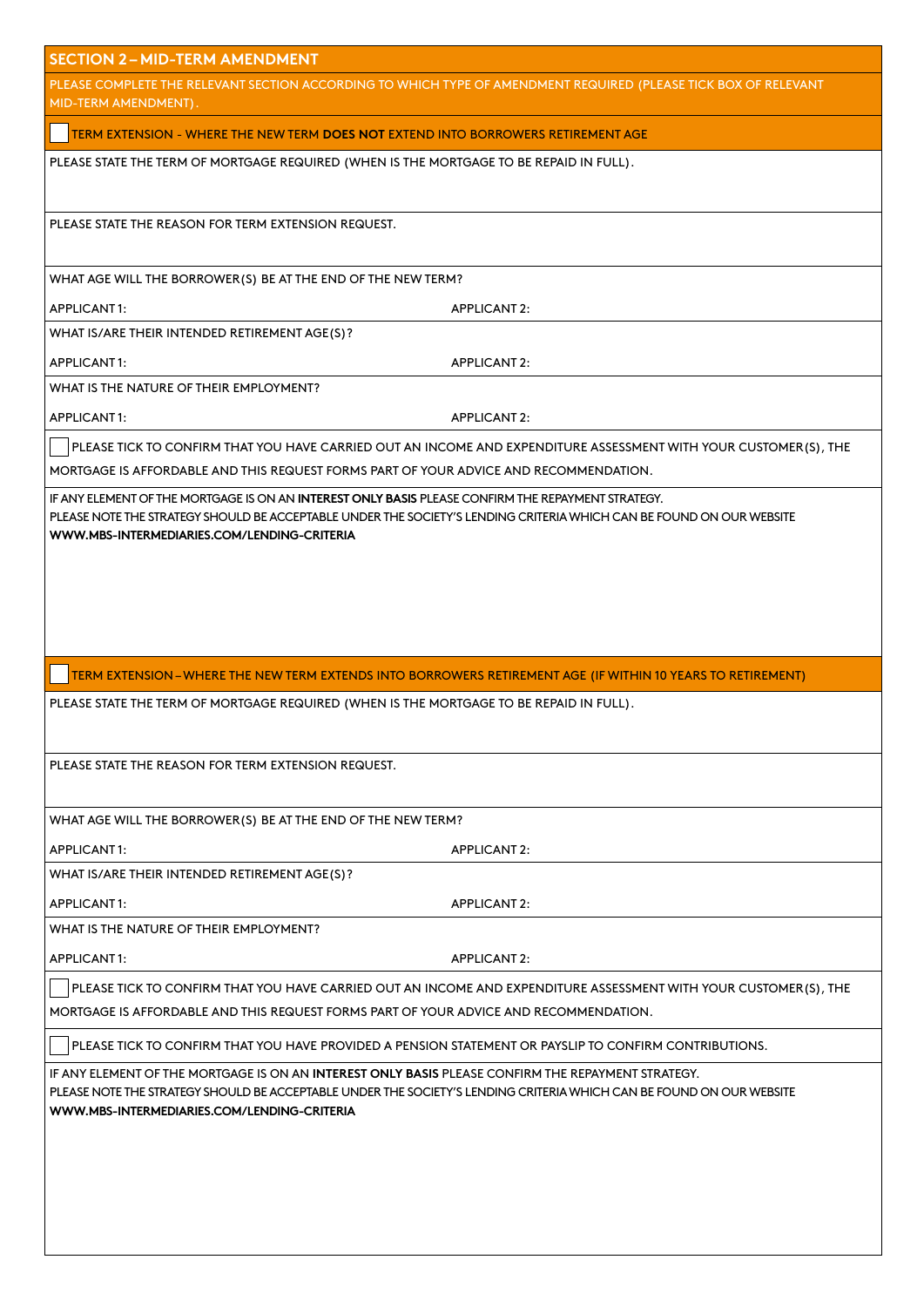PLEASE STATE THE TERM OF MORTGAGE REQUIRED (WHEN IS THE MORTGAGE TO BE REPAID IN FULL).

PLEASE STATE THE REASON FOR TERM REDUCTION REQUEST.

PLEASE TICK TO CONFIRM THAT YOU HAVE CARRIED OUT AN INCOME AND EXPENDITURE ASSESSMENT WITH YOUR CUSTOMER(S), THE MORTGAGE IS AFFORDABLE AND THIS REQUEST FORMS PART OF YOUR ADVICE AND RECOMMENDATION.

IF ANY ELEMENT OF THE MORTGAGE IS ON AN **INTEREST ONLY BASIS** PLEASE TICK TO CONFIRM THAT THE TERM REDUCTION WILL NOT HAVE AN IMPACT ON ACCESS TO FUNDS TO REPAY AT END OF NEW TERM.

PLEASE STATE CURRENT/ANY CHANGES TO THE REPAYMENT STRATEGY. PLEASE NOTE THE STRATEGY SHOULD BE ACCEPTABLE UNDER THE SOCIETY'S LENDING CRITERIA WHICH CAN BE FOUND ON OUR WEBSITE **WWW.MBS-INTERMEDIARIES.COM/LENDING-CRITERIA**

#### **SWITCH TO INTEREST ONLY**

PLEASE STATE THE REASON FOR REQUEST TO SWITCH TO AN INTEREST ONLY LOAN.

PLEASE STATE THE AMOUNT ON INTEREST ONLY. PLEASE ADVISE OF ANY SPLIT IF PART INTEREST ONLY AND CAPITAL REPAYMENT.

INTEREST ONLY AMOUNT: £

CAPITAL REPAYMENT AMOUNT (IF PART INTEREST ONLY AND CAPITAL REPAYMENT): £

PLEASE CONFIRM THAT THE LENDING MEETS THE SOCIETY'S CURRENT INTEREST ONLY CRITERIA: PLEASE SEE LENDING CRITERIA INFORMATION AT WWW.MBS-INTERMEDIARIES.COM/LENDING-CRITERIA.

PLEASE TICK TO CONFIRM THAT LENDING MEETS THE SOCIETY'S INTEREST ONLY CRITERIA.

PLEASE STATE THE REPAYMENT STRATEGY.

PLEASE NOTE THIS SHOULD BE ACCEPTABLE UNDER THE SOCIETY'S LENDING CRITERIA WHICH CAN BE FOUND ON OUR WEBSITE **WWW.MBS-INTERMEDIARIES.COM/LENDING-CRITERIA**

PLEASE TICK TO CONFIRM THAT YOU HAVE PROVIDED THE EVIDENCE OF THE REPAYMENT STRATEGY.

PLEASE TICK TO CONFIRM THAT YOU HAVE CARRIED OUT AN INCOME AND EXPENDITURE ASSESSMENT WITH YOUR CUSTOMERS AND THAT THE MORTGAGE IS AFFORDABLE AND THIS REQUEST FORMS PART OF YOUR ADVICE AND RECOMMENDATION.

SWITCH TO REPAYMENT/ PART REPAYMENT

PLEASE STATE THE REASON FOR REQUEST TO SWITCH TO REPAYMENT.

PLEASE STATE THE AMOUNT ON INTEREST ONLY. PLEASE ADVISE OF ANY SPLIT IF PART INTEREST ONLY AND CAPITAL REPAYMENT.

CAPITAL REPAYMENT AMOUNT F

INTEREST ONLY AMOUNT (IF PART INTEREST ONLY AND CAPITAL REPAYMENT): £

IF ANY ELEMENT REMAINS ON AN INTEREST ONLY BASIS PLEASE STATE THE REPAYMENT STRATEGY BELOW:

PLEASE TICK TO CONFIRM THAT YOU HAVE CARRIED OUT AN INCOME AND EXPENDITURE ASSESSMENT WITH YOUR CUSTOMERS, THE MORTGAGE IS AFFORDABLE AND THIS REQUEST FORMS PART OF YOUR ADVICE AND RECOMMENDATION.